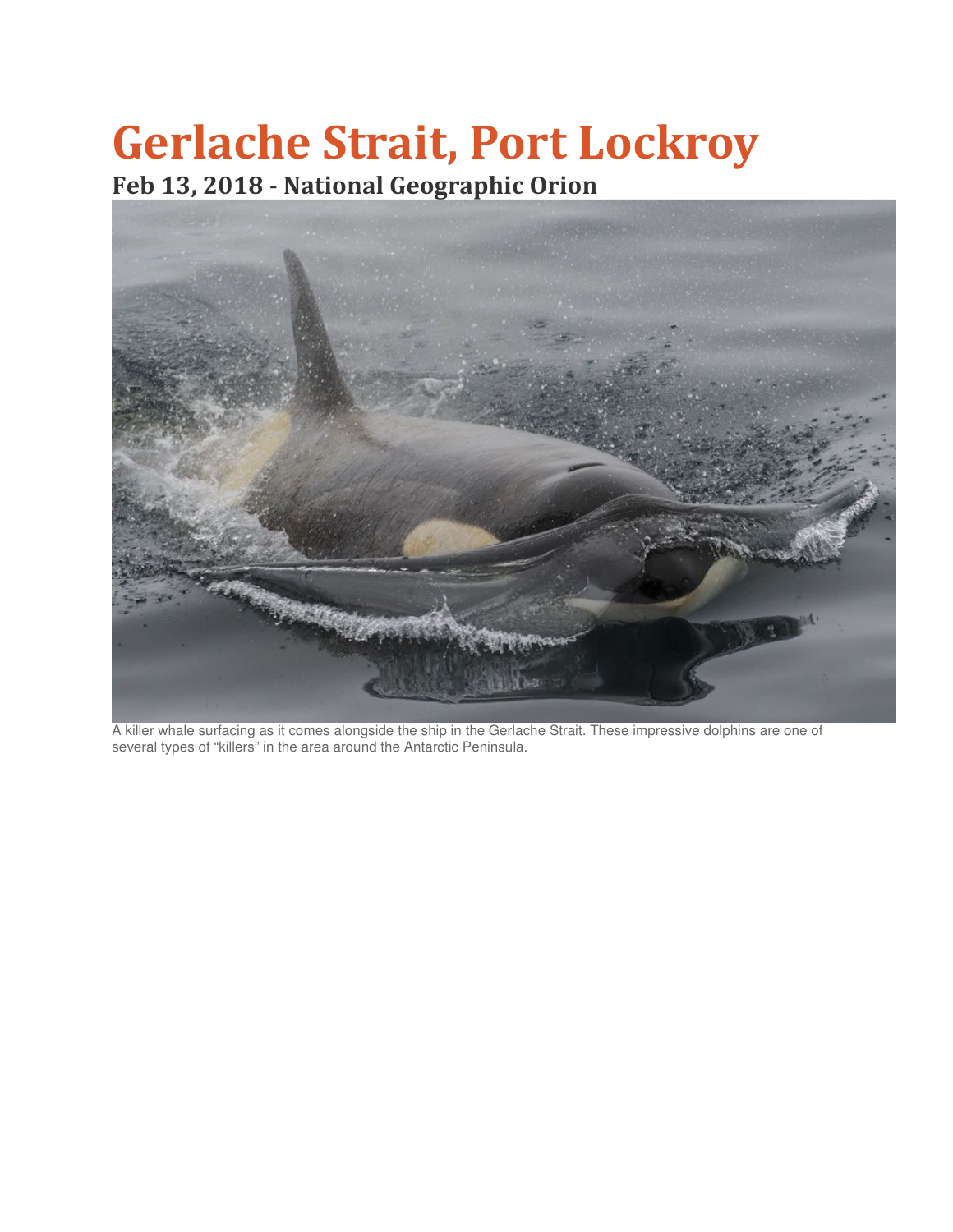

Close-up of a female killer whale pushing a glass-like bow wave as she surfaces right next to the ship.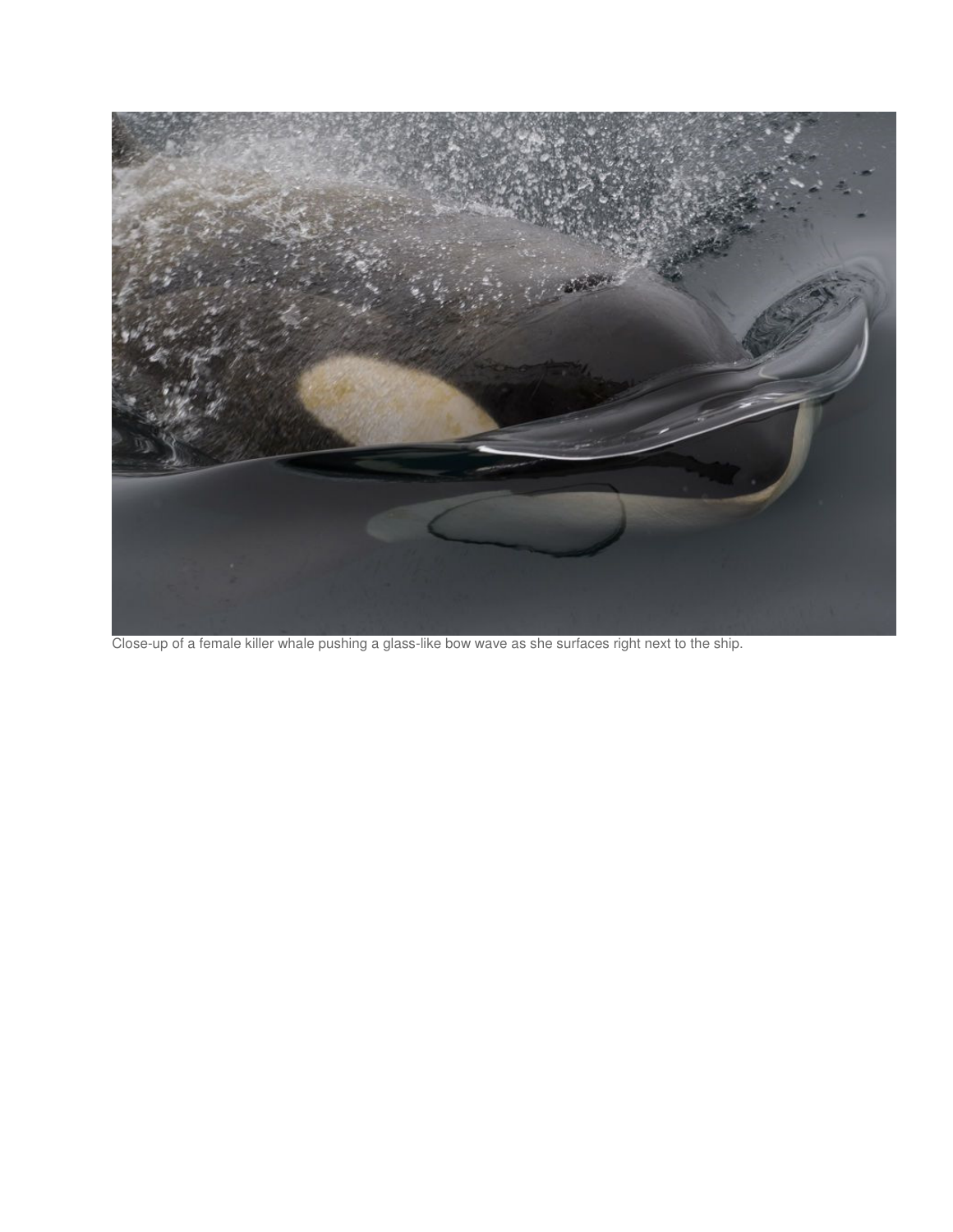

A pair of Type B killer whales chasing after a lone penguin as it tries desperately to get away from these incredible "hunting machines!" In the end, it lost the battle!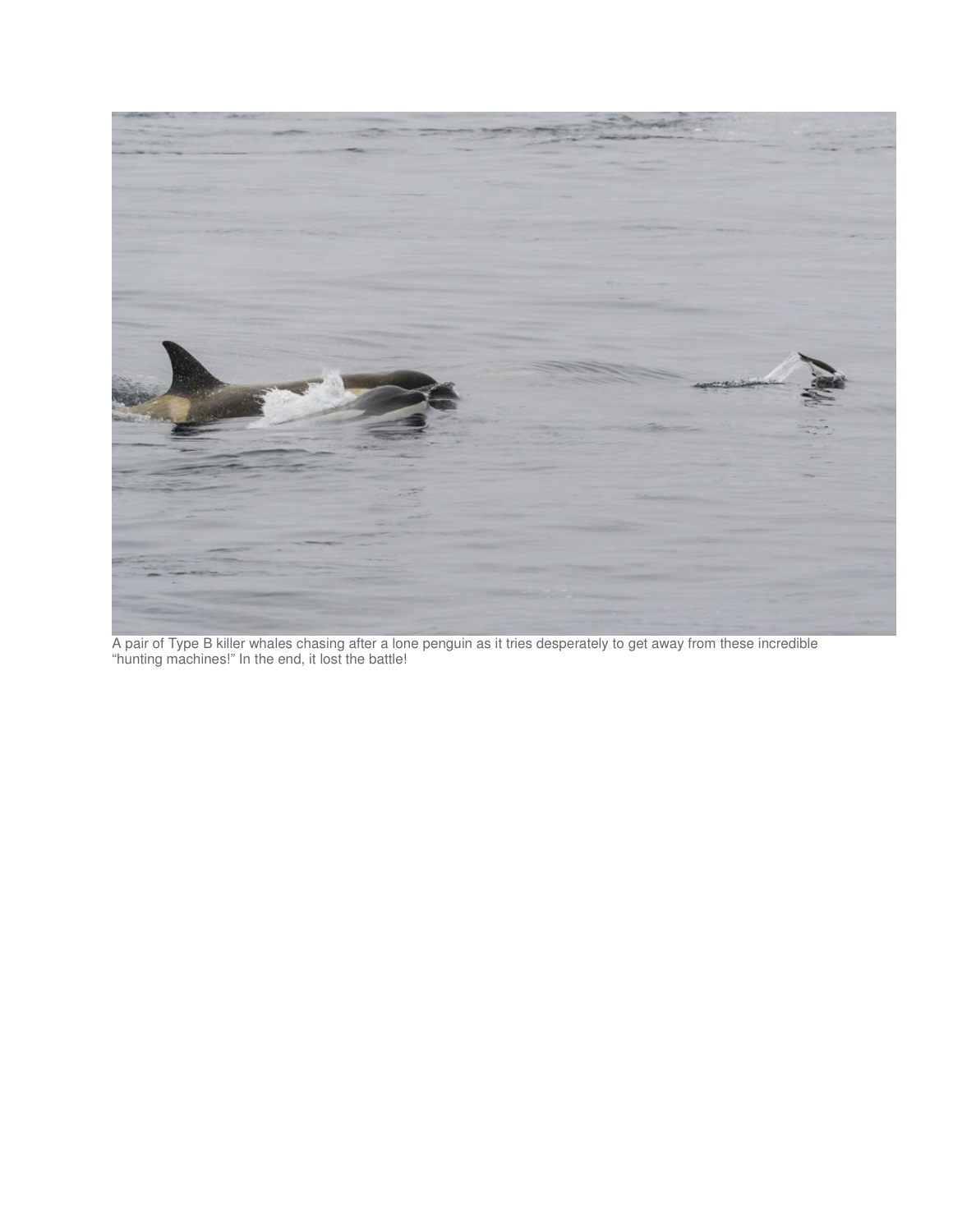

At Jougla Point there is a small colony of nesting Antarctic shags. This adult is taking off right after feeding its chicks. It needed to return to get more food for these large, nearly fledged young!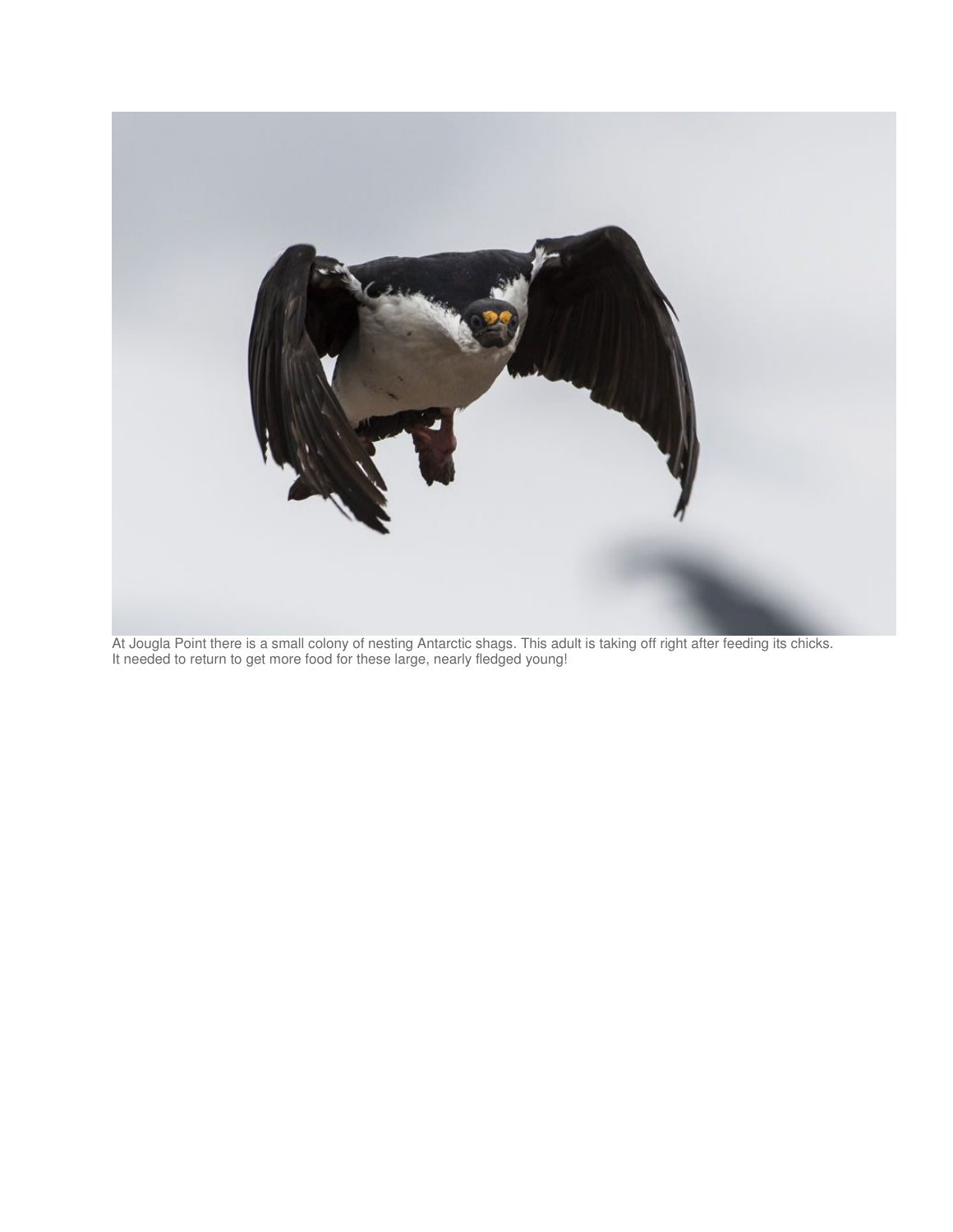

An Antarctic shag feeds its chick at Jougla Point. The head of the chick is almost entirely inside the mouth of the adult bird as it feeds!

Early in the morning the call came to our cabins "we have killer whales ahead, it's a good sized pod!" So as most of us scrambled to get dressed, grab cameras and binoculars, and rush to the outside decks, National Geographic Orion slowly worked its way to a closer range. Soon the ship was surrounded by the animals, and they approached us to get a look, some swimming right under the bow! The highlight, however, was when the group cased and killed a penguin right next to the ship; amazing. Later we did a Zodiac cruise in Borgen Bay, followed by an afternoon landing Port Lockroy and Jougla Point.

## About the Author



## **Rich Kirchner**·Naturalist/Certified Photo Instructor

Rich Kirchner has worked as a naturalist in Antarctica, Alaska, the Bering Sea, Baja and the High Arctic, including Greenland, the Canadian Arctic and Iceland. His 25 years as a professional wildlife photographer has granted him international publication credits included in magazines such as Geo